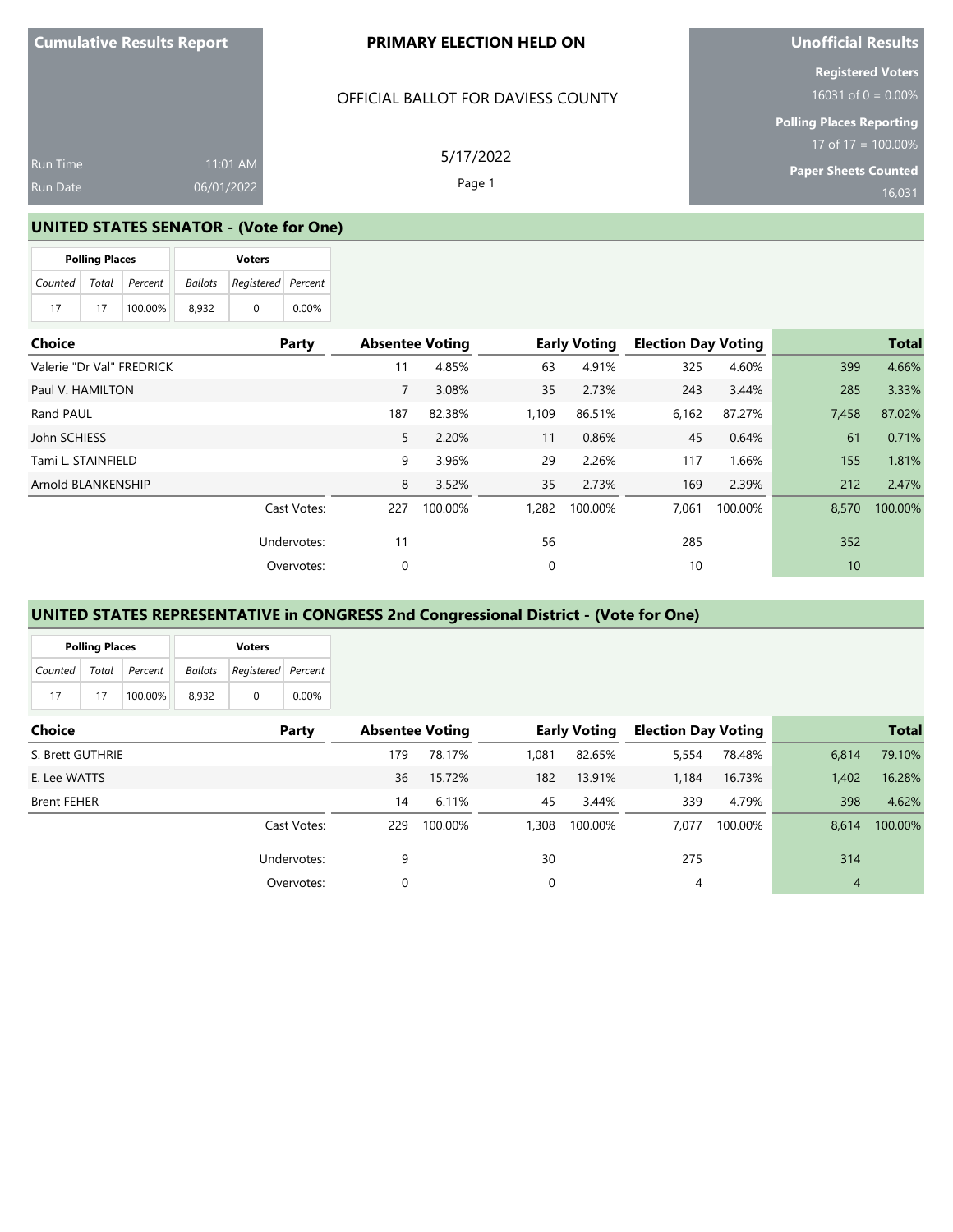Run Time Run Date

#### **PRIMARY ELECTION HELD ON**

#### OFFICIAL BALLOT FOR DAVIESS COUNTY

5/17/2022 Page 2

**Unofficial Results**

**Registered Voters**

**Polling Places Reporting** 17 of 17 = 100.00%

**Paper Sheets Counted**

16,031

#### **PROPERTY VALUATION ADMINISTRATOR - (Vote for One)**

11:01 AM 06/01/2022

|               | <b>Polling Places</b> |         | <b>Voters</b>  |                    |       |  |  |  |
|---------------|-----------------------|---------|----------------|--------------------|-------|--|--|--|
| Counted Total |                       | Percent | <b>Ballots</b> | Registered Percent |       |  |  |  |
| 17            | 17                    | 100.00% | 8.932          | 0                  | 0.00% |  |  |  |

| Choice              | Party       | <b>Absentee Voting</b> |         |       | <b>Early Voting</b> | <b>Election Day Voting</b> |         |       | <b>Total</b> |
|---------------------|-------------|------------------------|---------|-------|---------------------|----------------------------|---------|-------|--------------|
| Jason S. PAGAN      |             | 66                     | 29.86%  | 451   | 35.46%              | 2,970                      | 43.58%  | 3,487 | 41.97%       |
| Rachel Pence FOSTER |             | 155                    | 70.14%  | 821   | 64.54%              | 3,845                      | 56.42%  | 4.821 | 58.03%       |
|                     | Cast Votes: | 221                    | 100.00% | 1,272 | 100.00%             | 6.815                      | 100.00% | 8.308 | 100.00%      |
|                     | Undervotes: | 17                     |         | 66    |                     | 538                        |         | 621   |              |
|                     | Overvotes:  |                        |         |       |                     |                            |         |       |              |

### **COUNTY JUDGE/EXECUTIVE - (Vote for One)**

|                       | <b>Polling Places</b> |         | <b>Voters</b> |                                   |          |  |  |  |
|-----------------------|-----------------------|---------|---------------|-----------------------------------|----------|--|--|--|
| Counted Total Percent |                       |         |               | <b>Ballots</b> Registered Percent |          |  |  |  |
| 17                    | 17                    | 100.00% | 8.932         | $\left( \right)$                  | $0.00\%$ |  |  |  |

| Choice          | Party       |     | <b>Absentee Voting</b> |       | <b>Early Voting</b> | <b>Election Day Voting</b> |         |       | <b>Total</b> |
|-----------------|-------------|-----|------------------------|-------|---------------------|----------------------------|---------|-------|--------------|
| Will MOUNTS     |             | 42  | 18.26%                 | 400   | 30.49%              | 2,387                      | 33.76%  | 2,829 | 32.85%       |
| Charlie CASTLEN |             | 110 | 47.83%                 | 614   | 46.80%              | 3,237                      | 45.79%  | 3,961 | 45.99%       |
| Reid HAIRE      |             | 78  | 33.91%                 | 298   | 22.71%              | 1.446                      | 20.45%  | 1,822 | 21.16%       |
|                 | Cast Votes: | 230 | 100.00%                | 1,312 | 100.00%             | 7.070                      | 100.00% | 8.612 | 100.00%      |
|                 | Undervotes: | 8   |                        | 25    |                     | 278                        |         | 311   |              |
|                 | Overvotes:  | 0   |                        |       |                     | 8                          |         | 9     |              |

## **COUNTY CLERK - (Vote for One)**

|         | <b>Polling Places</b> |         | <b>Voters</b>                        |          |       |  |  |
|---------|-----------------------|---------|--------------------------------------|----------|-------|--|--|
| Counted | Total                 | Percent | Registered Percent<br><b>Ballots</b> |          |       |  |  |
| 17      | 17                    | 100.00% | 8.932                                | $\Omega$ | 0.00% |  |  |

| <b>Choice</b><br>Party |             |     | <b>Absentee Voting</b> |       | <b>Early Voting</b> |       | <b>Election Day Voting</b> |       | <b>Total</b> |
|------------------------|-------------|-----|------------------------|-------|---------------------|-------|----------------------------|-------|--------------|
| Tonya PAYNE            |             | 93  | 40.79%                 | 608   | 47.10%              | 3,451 | 49.86%                     | 4,152 | 49.19%       |
| Leslie A. McCARTY      |             | 135 | 59.21%                 | 683   | 52.90%              | 3.471 | 50.14%                     | 4.289 | 50.81%       |
|                        | Cast Votes: | 228 | 100.00%                | 1.291 | 100.00%             | 6.922 | 100.00%                    | 8.441 | 100.00%      |
|                        | Undervotes: | 10  |                        | 47    |                     | 431   |                            | 488   |              |
|                        | Overvotes:  |     |                        |       |                     |       |                            |       |              |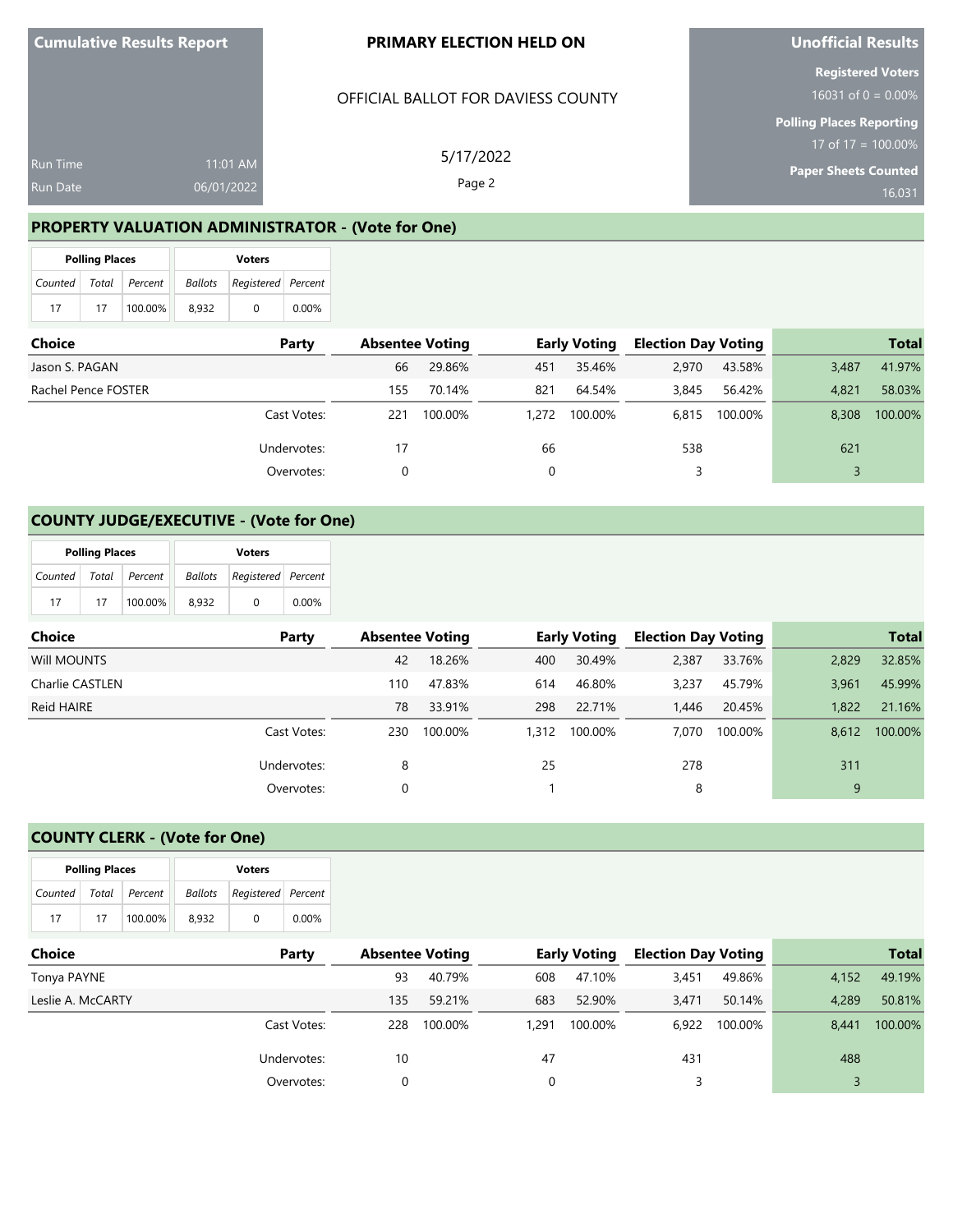| <b>Cumulative Results Report</b> |  |  |
|----------------------------------|--|--|
|----------------------------------|--|--|

### **PRIMARY ELECTION HELD ON**

## OFFICIAL BALLOT FOR DAVIESS COUNTY

11:01 AM 06/01/2022

5/17/2022 Page 3

**Unofficial Results**

**Registered Voters**

**Polling Places Reporting** 17 of 17 = 100.00%

**Paper Sheets Counted**

16,031

#### **SHERIFF - (Vote for One)**

|                       | <b>Polling Places</b> |         | <b>Voters</b> |                    |       |  |  |  |
|-----------------------|-----------------------|---------|---------------|--------------------|-------|--|--|--|
| Counted Total Percent |                       |         | Ballots       | Registered Percent |       |  |  |  |
| 17                    | 17                    | 100.00% | 8.932         | $\Omega$           | 0.00% |  |  |  |

| <b>Choice</b>  | Party       |     | <b>Absentee Voting</b> |       | <b>Early Voting</b> | <b>Election Day Voting</b> |         |       | <b>Total</b> |
|----------------|-------------|-----|------------------------|-------|---------------------|----------------------------|---------|-------|--------------|
| Brad YOUNGMAN  |             | 105 | 45.06%                 | 632   | 48.10%              | 3,894                      | 54.62%  | 4,631 | 53.38%       |
| Barry G. SMITH |             | 128 | 54.94%                 | 682   | 51.90%              | 3.235                      | 45.38%  | 4.045 | 46.62%       |
|                | Cast Votes: | 233 | 100.00%                | 1,314 | 100.00%             | 7.129                      | 100.00% | 8.676 | 100.00%      |
|                | Undervotes: |     |                        | 24    |                     | 225                        |         | 254   |              |
|                | Overvotes:  | 0   |                        | 0     |                     |                            |         |       |              |

# **COUNTY COMMISSIONERS Western District - (Vote for One)**

|         | <b>Polling Places</b> |         |         | <b>Voters</b>      |          |
|---------|-----------------------|---------|---------|--------------------|----------|
| Counted | Total                 | Percent | Ballots | Registered Percent |          |
| 17      | 17                    | 100.00% | 8.932   | 0                  | $0.00\%$ |

| Choice                  | Party       |     | <b>Absentee Voting</b> |          | <b>Early Voting</b> | <b>Election Day Voting</b> |         |       | <b>Total</b> |
|-------------------------|-------------|-----|------------------------|----------|---------------------|----------------------------|---------|-------|--------------|
| Sharon CASTLE           |             | 11  | 4.85%                  | 47       | 3.73%               | 418                        | 6.24%   | 476   | 5.81%        |
| Patrick Garfield HAYDEN |             | 15  | 6.61%                  | 59       | 4.68%               | 531                        | 7.92%   | 605   | 7.39%        |
| <b>Dustin WARREN</b>    |             | 28  | 12.33%                 | 156      | 12.38%              | 1,064                      | 15.88%  | 1.248 | 15.24%       |
| George WATHEN           |             | 98  | 43.17%                 | 439      | 34.84%              | 2,208                      | 32.95%  | 2.745 | 33.52%       |
| Christopher T. CASTLEN  |             | 75  | 33.04%                 | 559      | 44.37%              | 2,480                      | 37.01%  | 3.114 | 38.03%       |
|                         | Cast Votes: | 227 | 100.00%                | 1.260    | 100.00%             | 6.701                      | 100.00% | 8.188 | 100.00%      |
|                         | Undervotes: | 11  |                        | 78       |                     | 648                        |         | 737   |              |
|                         | Overvotes:  | 0   |                        | $\Omega$ |                     | 7                          |         |       |              |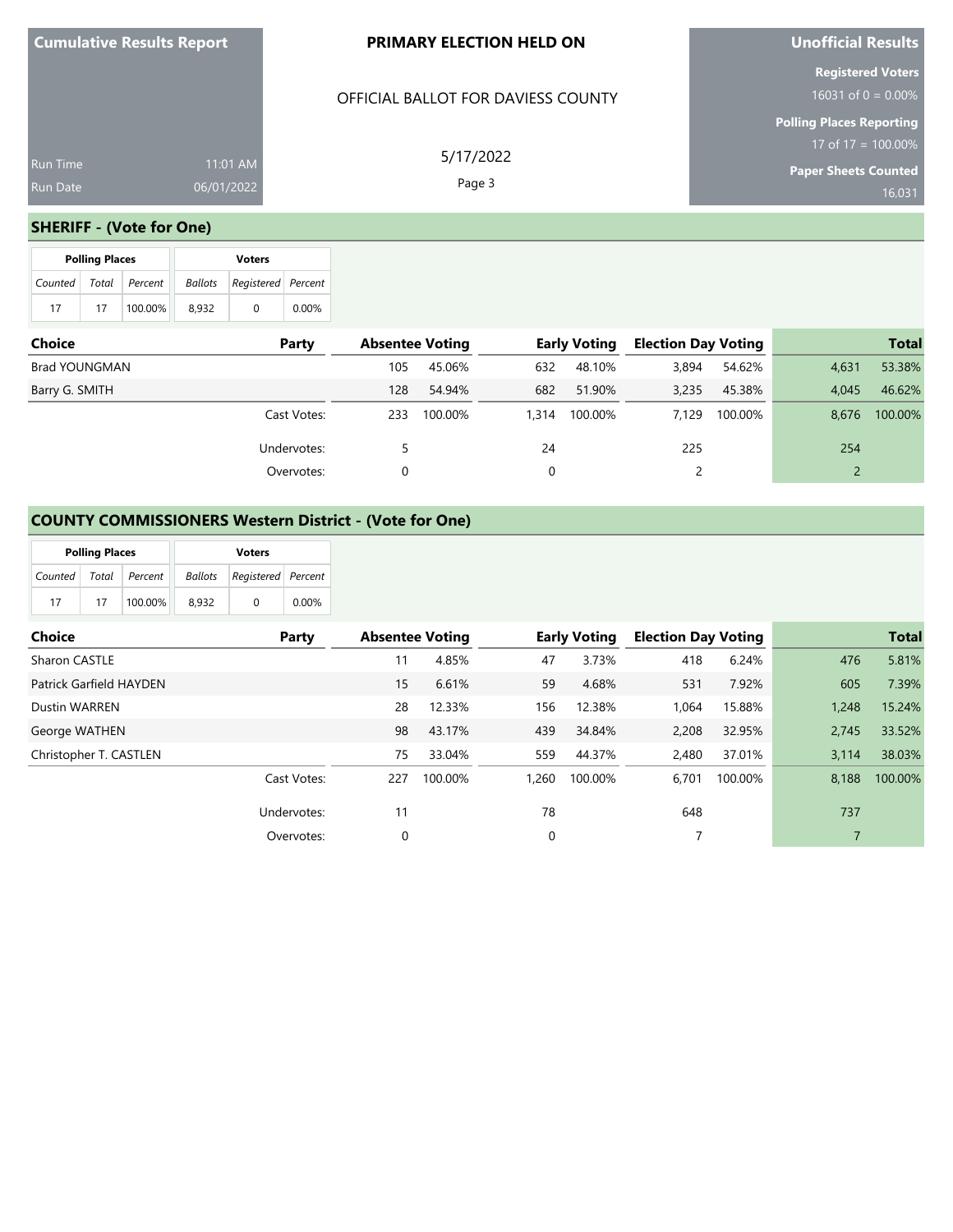#### **PRIMARY ELECTION HELD ON**

#### OFFICIAL BALLOT FOR DAVIESS COUNTY

Run Time Run Date 11:01 AM 06/01/2022

5/17/2022 Page 4

## **COUNTY COMMISSIONERS Central District - (Vote for One)**

|         | <b>Polling Places</b> |         | <b>Voters</b> |                    |       |  |  |
|---------|-----------------------|---------|---------------|--------------------|-------|--|--|
| Counted | Total                 | Percent | Ballots       | Registered Percent |       |  |  |
| 17      | 17                    | 100.00% | 8.932         | 0                  | 0.00% |  |  |

| Choice              | Party       | <b>Absentee Voting</b> |         |       | <b>Early Voting</b> | <b>Election Day Voting</b> |         |       | <b>Total</b> |
|---------------------|-------------|------------------------|---------|-------|---------------------|----------------------------|---------|-------|--------------|
| Andy GAMBLIN        |             | 4                      | 1.81%   | 42    | 3.38%               | 293                        | 4.43%   | 339   | 4.19%        |
| Darrin AUTRY        |             | 22                     | 9.95%   | 62    | 4.99%               | 432                        | 6.52%   | 516   | 6.38%        |
| Michael Norman KING |             | 44                     | 19.91%  | 319   | 25.66%              | 1,623                      | 24.51%  | 1,986 | 24.56%       |
| Larry CONDER        |             | 114                    | 51.58%  | 623   | 50.12%              | 2,828                      | 42.71%  | 3,565 | 44.09%       |
| Jason A. JACKSON    |             | 5                      | 2.26%   | 27    | 2.17%               | 281                        | 4.24%   | 313   | 3.87%        |
| Dianne Burns MACKEY |             | 32                     | 14.48%  | 170   | 13.68%              | 1,164                      | 17.58%  | 1,366 | 16.90%       |
|                     | Cast Votes: | 221                    | 100.00% | 1,243 | 100.00%             | 6,621                      | 100.00% | 8,085 | 100.00%      |
|                     | Undervotes: | 17                     |         | 95    |                     | 726                        |         | 838   |              |
|                     | Overvotes:  | 0                      |         | 0     |                     | 9                          |         | 9     |              |

#### **COUNTY COMMISSIONERS Eastern District - (Vote for One)**

|         | <b>Polling Places</b> |         |                | <b>Voters</b>      |       |
|---------|-----------------------|---------|----------------|--------------------|-------|
| Counted | Total                 | Percent | <b>Ballots</b> | Registered Percent |       |
| 17      | 17                    | 100.00% | 8.932          | $\Omega$           | 0.00% |

| Choice           | Party       |     | <b>Absentee Voting</b> |       | <b>Early Voting</b> | <b>Election Day Voting</b> |         |       | <b>Total</b> |
|------------------|-------------|-----|------------------------|-------|---------------------|----------------------------|---------|-------|--------------|
| Matt FITZGERALD  |             | 60  | 27.27%                 | 385   | 30.63%              | 1,837                      | 27.04%  | 2,282 | 27.59%       |
| Mark IRBY        |             | 51  | 23.18%                 | 213   | 16.95%              | 1.154                      | 16.99%  | 1,418 | 17.14%       |
| Janie MARKSBERRY |             | 84  | 38.18%                 | 431   | 34.29%              | 2.412                      | 35.50%  | 2,927 | 35.39%       |
| Jimmie D. SAPP   |             | 25  | 11.36%                 | 228   | 18.14%              | 391,ا                      | 20.47%  | 1.644 | 19.88%       |
|                  | Cast Votes: | 220 | 100.00%                | 1.257 | 100.00%             | 6.794                      | 100.00% | 8.271 | 100.00%      |
|                  | Undervotes: | 18  |                        | 81    |                     | 553                        |         | 652   |              |
|                  | Overvotes:  | 0   |                        | 0     |                     | 9                          |         | 9     |              |

**Unofficial Results**

**Registered Voters**

**Polling Places Reporting** 17 of 17 = 100.00%

**Paper Sheets Counted**  $16,031$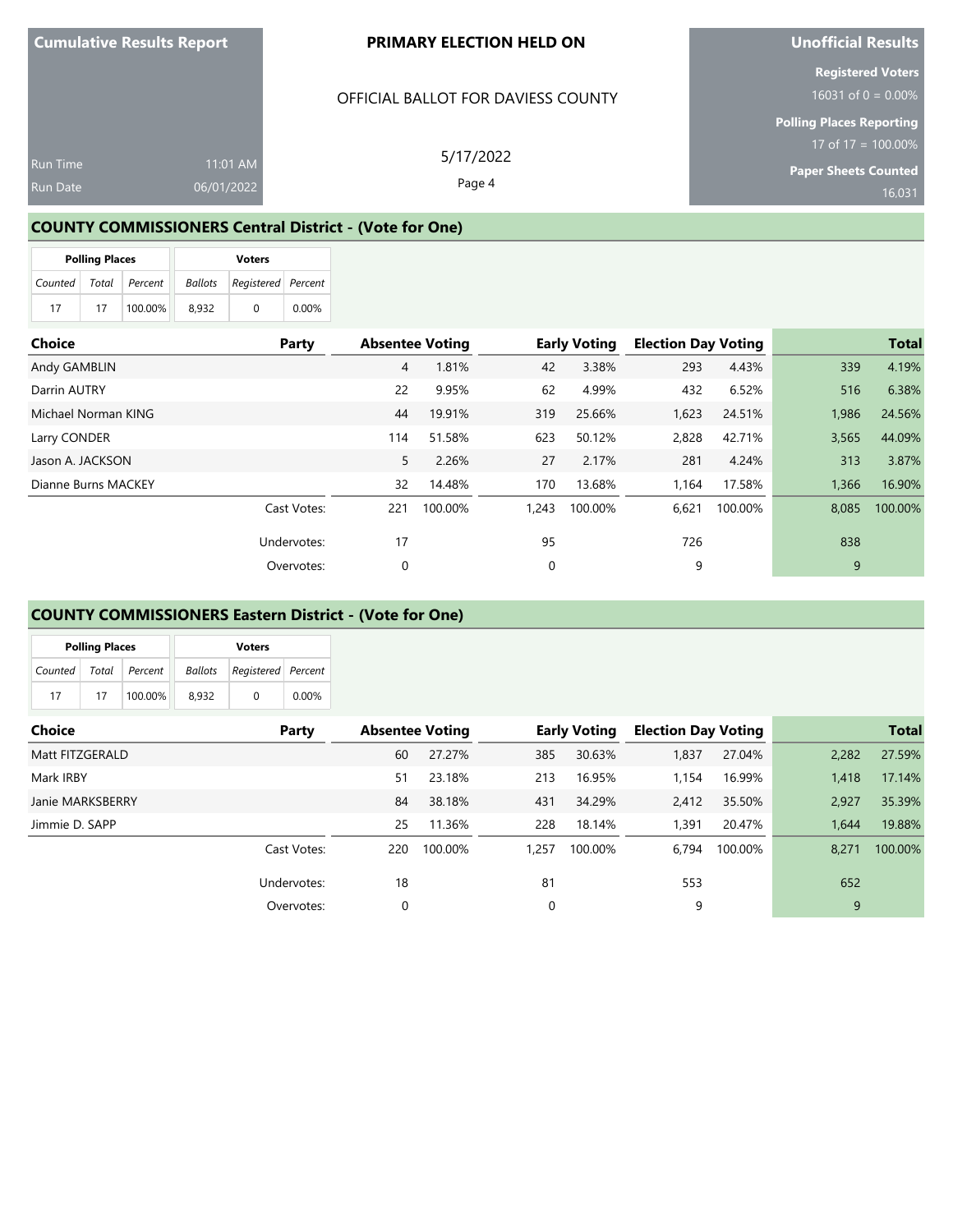Run Time

#### **PRIMARY ELECTION HELD ON**

#### OFFICIAL BALLOT FOR DAVIESS COUNTY

5/17/2022 Page 5

**Unofficial Results**

**Registered Voters**

**Polling Places Reporting** 17 of  $17 = 100.00\%$ 

**Paper Sheets Counted**

16,031

**JUSTICE of the PEACE West Magisterial District - (Vote for One)**

11:01 AM 06/01/2022

|         | <b>Polling Places</b> |         | <b>Voters</b>  |                           |       |  |  |
|---------|-----------------------|---------|----------------|---------------------------|-------|--|--|
| Counted | Total                 | Percent | <b>Ballots</b> | <b>Registered</b> Percent |       |  |  |
| 17      | 17                    | 100.00% | 2.567          |                           | 0.00% |  |  |

| Choice             | Party       | <b>Absentee Voting</b> |         |     | <b>Early Voting</b> | <b>Election Day Voting</b> |         |       | <b>Total</b> |
|--------------------|-------------|------------------------|---------|-----|---------------------|----------------------------|---------|-------|--------------|
| Cathy KRAMER       |             | 35                     | 59.32%  | 122 | 39.23%              | 653                        | 37.46%  | 810   | 38.33%       |
| Charles R. McCARTY |             | 24                     | 40.68%  | 189 | 60.77%              | 1,090                      | 62.54%  | 1,303 | 61.67%       |
|                    | Cast Votes: | 59.                    | 100.00% | 311 | 100.00%             | 1.743                      | 100.00% | 2.113 | 100.00%      |
|                    | Undervotes: | 16                     |         | 70  |                     | 367                        |         | 453   |              |
|                    | Overvotes:  |                        |         |     |                     |                            |         |       |              |

### **UNITED STATES SENATOR - (Vote for One)**

|         | <b>Polling Places</b> |               |       |                                   |          |
|---------|-----------------------|---------------|-------|-----------------------------------|----------|
| Counted |                       | Total Percent |       | <b>Ballots</b> Registered Percent |          |
| 17      | 17                    | 100.00%       | 6.687 | $\left( \right)$                  | $0.00\%$ |

| Choice                    | Party       | <b>Absentee Voting</b> |         |     | <b>Early Voting</b> | <b>Election Day Voting</b> |         |       | <b>Total</b> |
|---------------------------|-------------|------------------------|---------|-----|---------------------|----------------------------|---------|-------|--------------|
| Charles BOOKER            |             | 214                    | 75.35%  | 756 | 78.42%              | 3,475                      | 72.02%  | 4,445 | 73.19%       |
| Ruth GAO                  |             | 24                     | 8.45%   | 62  | 6.43%               | 361                        | 7.48%   | 447   | 7.36%        |
| John MERRILL              |             | 30                     | 10.56%  | 80  | 8.30%               | 534                        | 11.07%  | 644   | 10.60%       |
| Joshua Wesley BLANTON SR. |             | 16                     | 5.63%   | 66  | 6.85%               | 455                        | 9.43%   | 537   | 8.84%        |
|                           | Cast Votes: | 284                    | 100.00% | 964 | 100.00%             | 4,825                      | 100.00% | 6.073 | 100.00%      |
|                           | Undervotes: | 11                     |         | 86  |                     | 514                        |         | 611   |              |
|                           | Overvotes:  | 0                      |         | 0   |                     | 3                          |         |       |              |

#### **UNITED STATES REPRESENTATIVE in CONGRESS 2nd Congressional District - (Vote for One)**

|         | <b>Polling Places</b> |               |                | <b>Voters</b>      |          |
|---------|-----------------------|---------------|----------------|--------------------|----------|
| Counted |                       | Total Percent | <b>Ballots</b> | Registered Percent |          |
| 17      | 17                    | 100.00%       | 6.687          |                    | $0.00\%$ |

| <b>Choice</b>          | Party       | <b>Absentee Voting</b> |         | <b>Early Voting</b> |         | <b>Election Day Voting</b> |         | <b>Total</b> |         |
|------------------------|-------------|------------------------|---------|---------------------|---------|----------------------------|---------|--------------|---------|
| Hank LINDERMAN         |             | 185                    | 68.52%  | 600                 | 67.49%  | 2,822                      | 61.25%  | 3,607        | 62.56%  |
| William Dakota COMPTON |             | 85                     | 31.48%  | 289                 | 32.51%  | 1.785                      | 38.75%  | 2.159        | 37.44%  |
|                        | Cast Votes: | 270                    | 100.00% | 889                 | 100.00% | 4.607                      | 100.00% | 5.766        | 100.00% |
|                        | Undervotes: | 25                     |         | 161                 |         | 732                        |         | 918          |         |
|                        | Overvotes:  |                        |         |                     |         |                            |         |              |         |